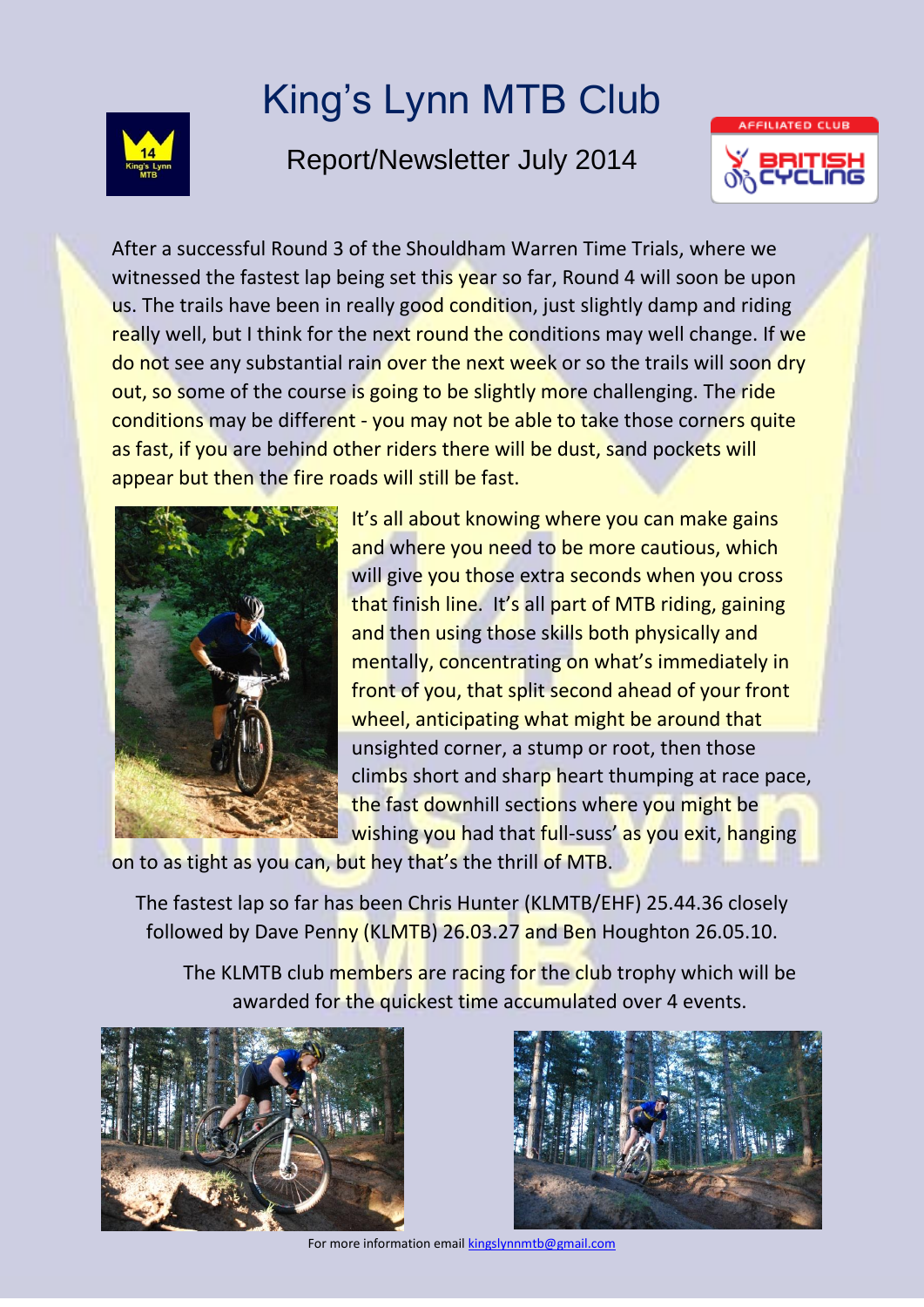**Over the last few months** since the club has started up there has been plenty of things happening. We are now affiliated to British Cycling, the committee has been formed with the officers and officials, plus the club kit has been delivered. Our membership is growing weekly and our regular rides becoming really popular with the Tuesday night race training and the Thursday night social rides.

Earlier this year several of our club members had been taking on various challenges both on and off road. Sportives have given riders a chance to have a blast, both the Wiggle rides at Newmarket and Huntington proved to be gold rides for 11 of our guys, the ladies narrowly missing this by seconds but still getting silver.

**The Ride Norfolk** event at Holkham Hall was another fantastic weekend of cycling, with superb weather. The courses set for the 50 mile challenge included a hilly route which went out along the beautiful North Norfolk coast. The Saturday ride was fast and furious with the 3 fastest overall times going to KLMTB members. Sunday was much of the same, with 2 of our riders narrowly missing out on the fastest times of the day again, next time they may think twice about a food stop!



The **Mud Sweat and Gears** mountain bike series have also produced some excellent rides. In the open category James Murphy was sitting in the top 3 after 3 events but at Codham Park he failed to negotiate a difficult drop into a bomb hole, came off and broke his collar bone. We all wish James a speedy recovery.



**Sean Rayment** has been producing some outstanding rides, finishing  $6<sup>th</sup>$  in the highly contested sport category of the MSG series at Ickworth House with some very sticky muddy conditions, some compared it to like riding through plasticine. His results at the TT's are improving, evidently time on the bike both on and off road, coupled with sheer determination to do his best can only have positive results, watch this space.

*'Well done Sean on a brilliant 5th place today (June 29th) at Blackmore, Chelmsford in Round 5 of the MSG series'*